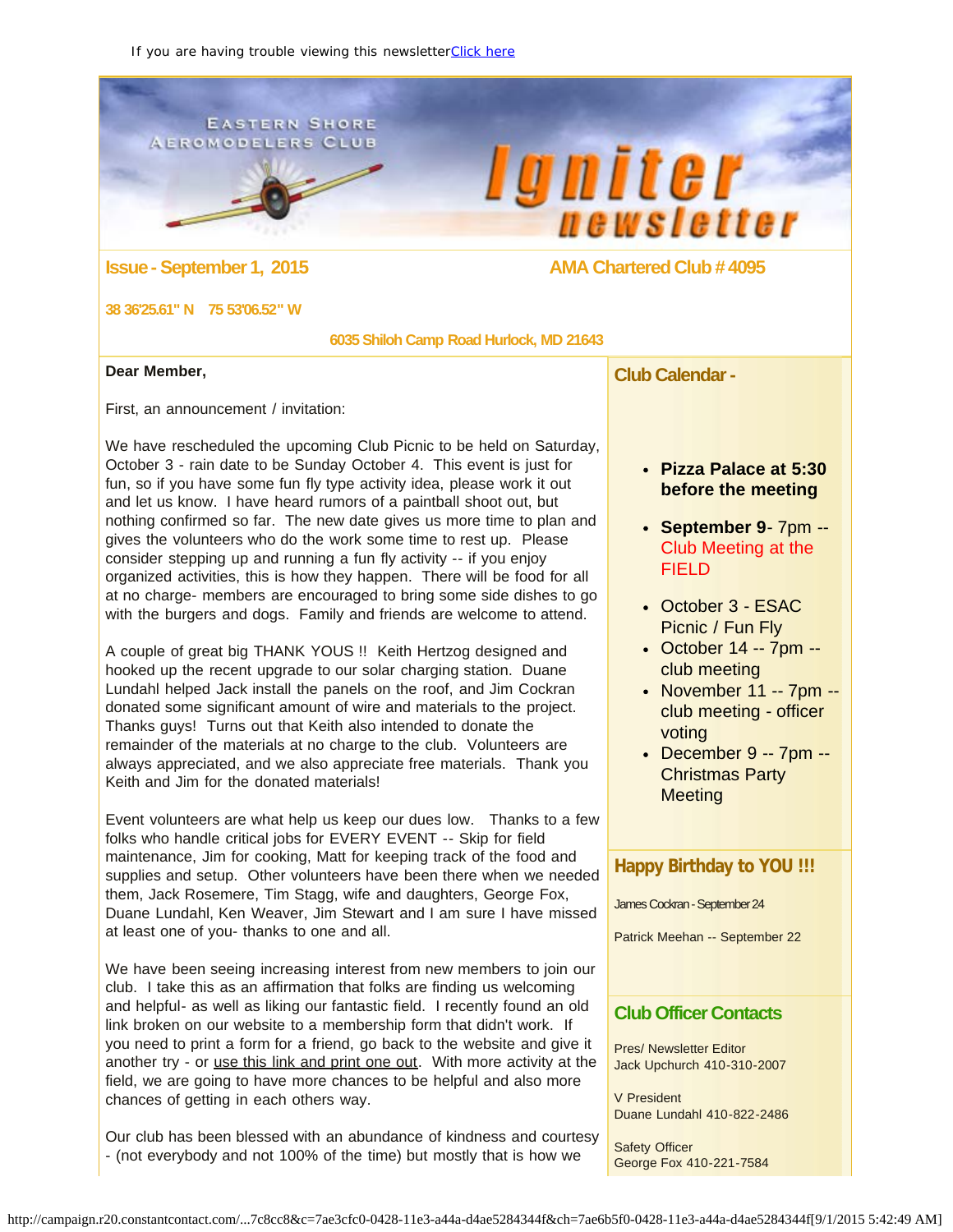do things. Let us each take personal responsibility for two "friendly member" courtesies -- 1) Continue to make sure we communicate to other pilots while flying - that means for instance "shouting at each other" when we are ready to take off and land. It is actually the other guy knowing what we are doing that matters- make sure your intentions are known; 2) let us all focus together on safety all the time. Often times, frictions crop up around my rights vs your rights- Sorry, it happened to me the other day and I am only human. But in the end, it is having fun safety that has to prevail and if we just share and take turns, everybody stays safe.

Lastly, it isn't too soon to begin thinking about next year's officers. It has become the norm to re-affirm the current officers year after year, presumably because nobody wants to do the work and also maybe things are still working pretty well. The fact remains that we can vote in new officers each November. I am sure that some of our officers are willing to step aside and let someone else have their time with a title. My point here is to think about it- we are flattered when you vote to have us do our jobs for another year, but it only means something if you think first.

See you at the field,

Sincerely,

**Jack Upchurch**

**registration**

### Treasurer/ Membership Coordinator Jack Rosemere 410-330-4663

Instruction Coordinator Eric Johansen 410-463-0926

Field Marshall Skip Messick 443-521-2939

### **Our local Hobby shop:**

Members are encouraged to support our two local hobby stores:

Hobby Stop in Seaford.

Hobby Town in Easton. Located at 106 Marlboro Ave, Easton (in the Ledo Pizza / Rita's strip)

410-822-7801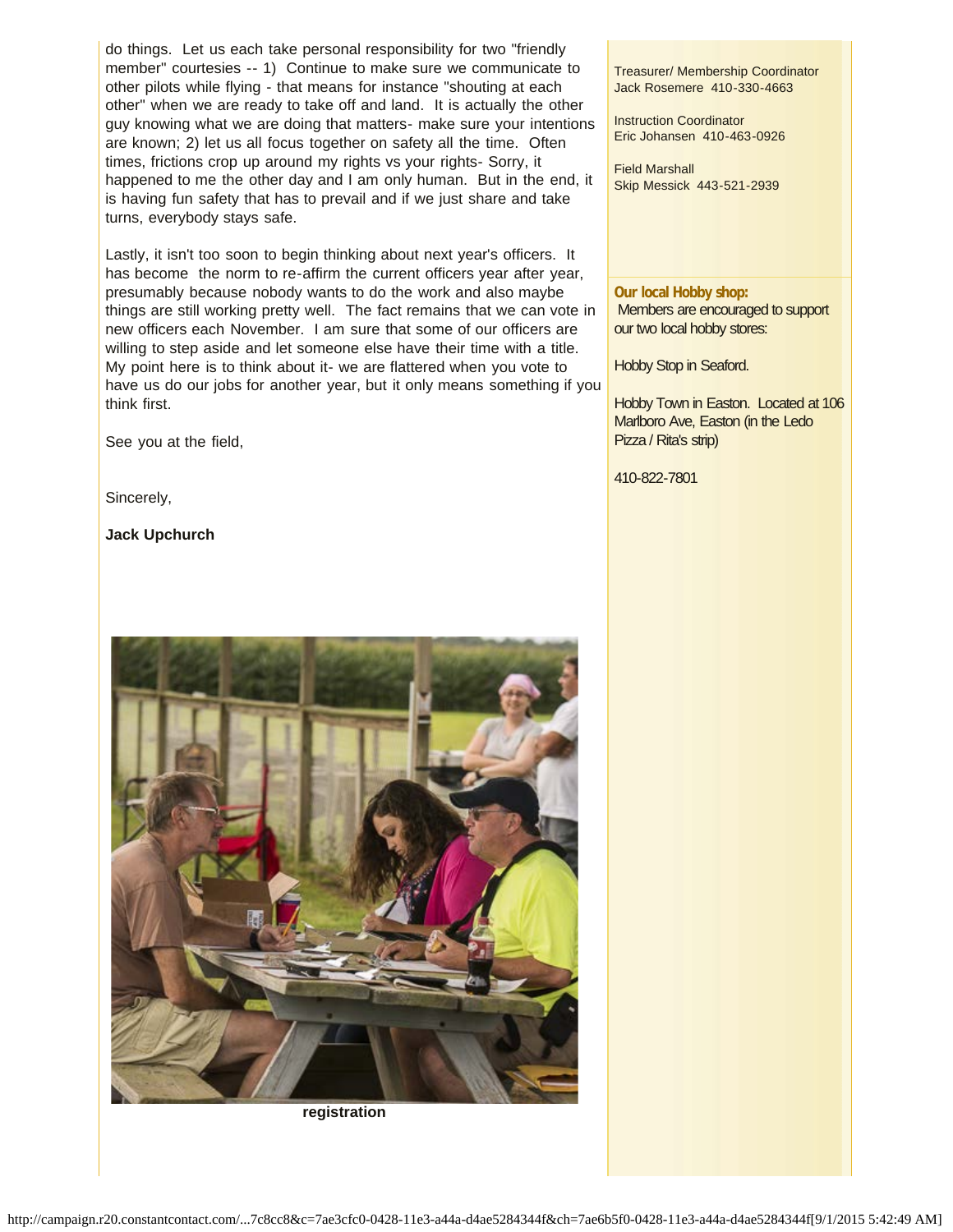

**round and round**



young spectator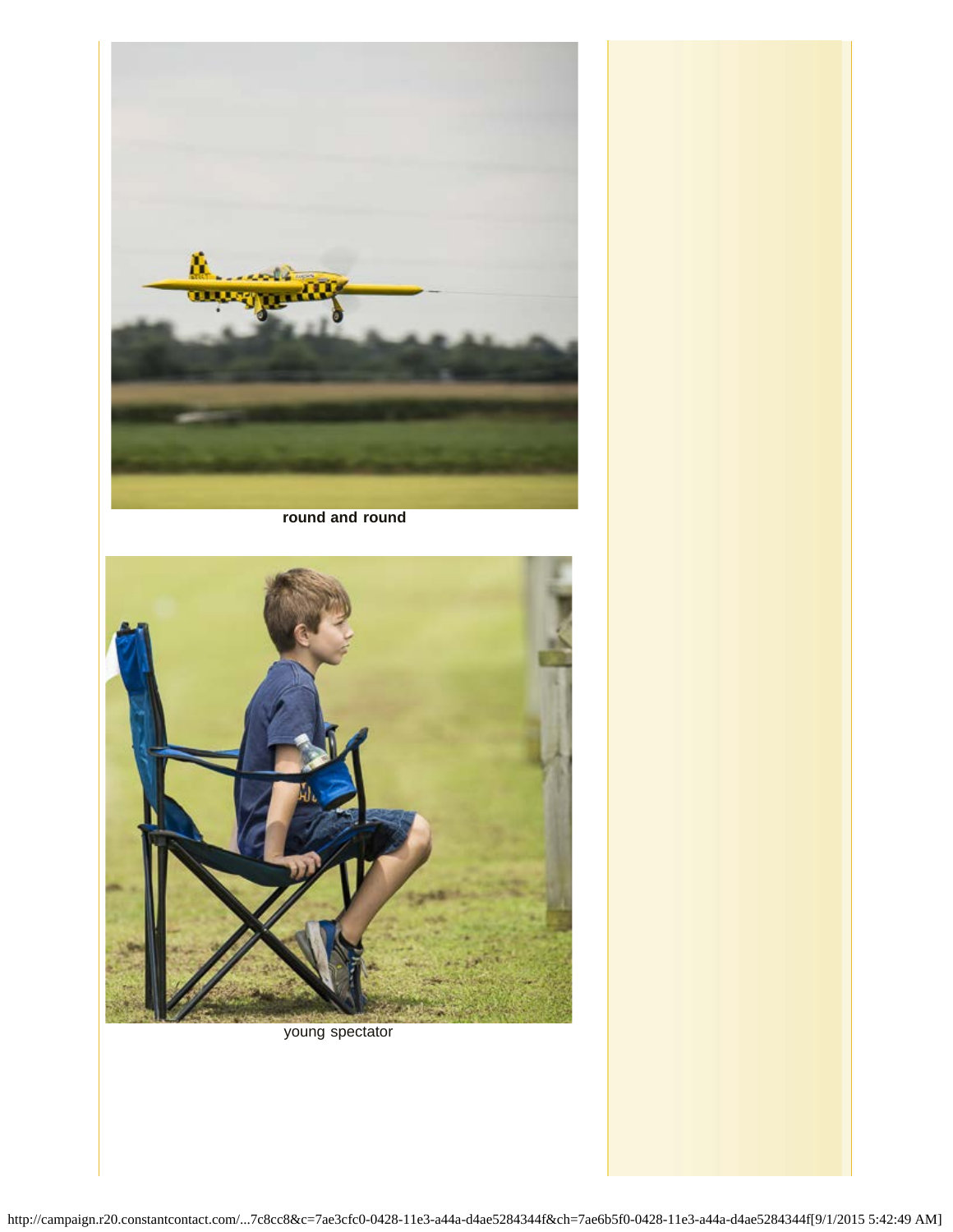

young competitor



keeping score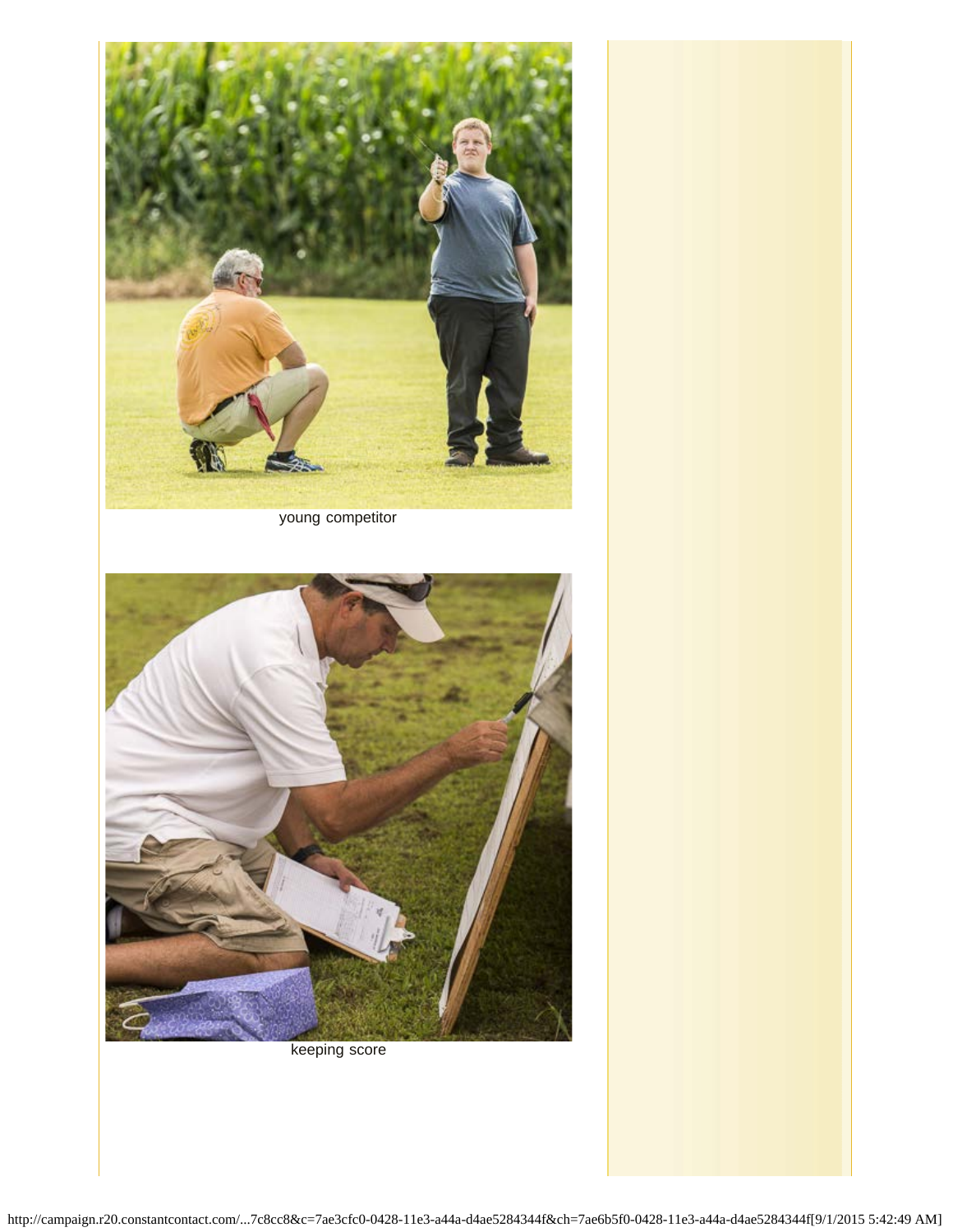

up high



Mark Weiss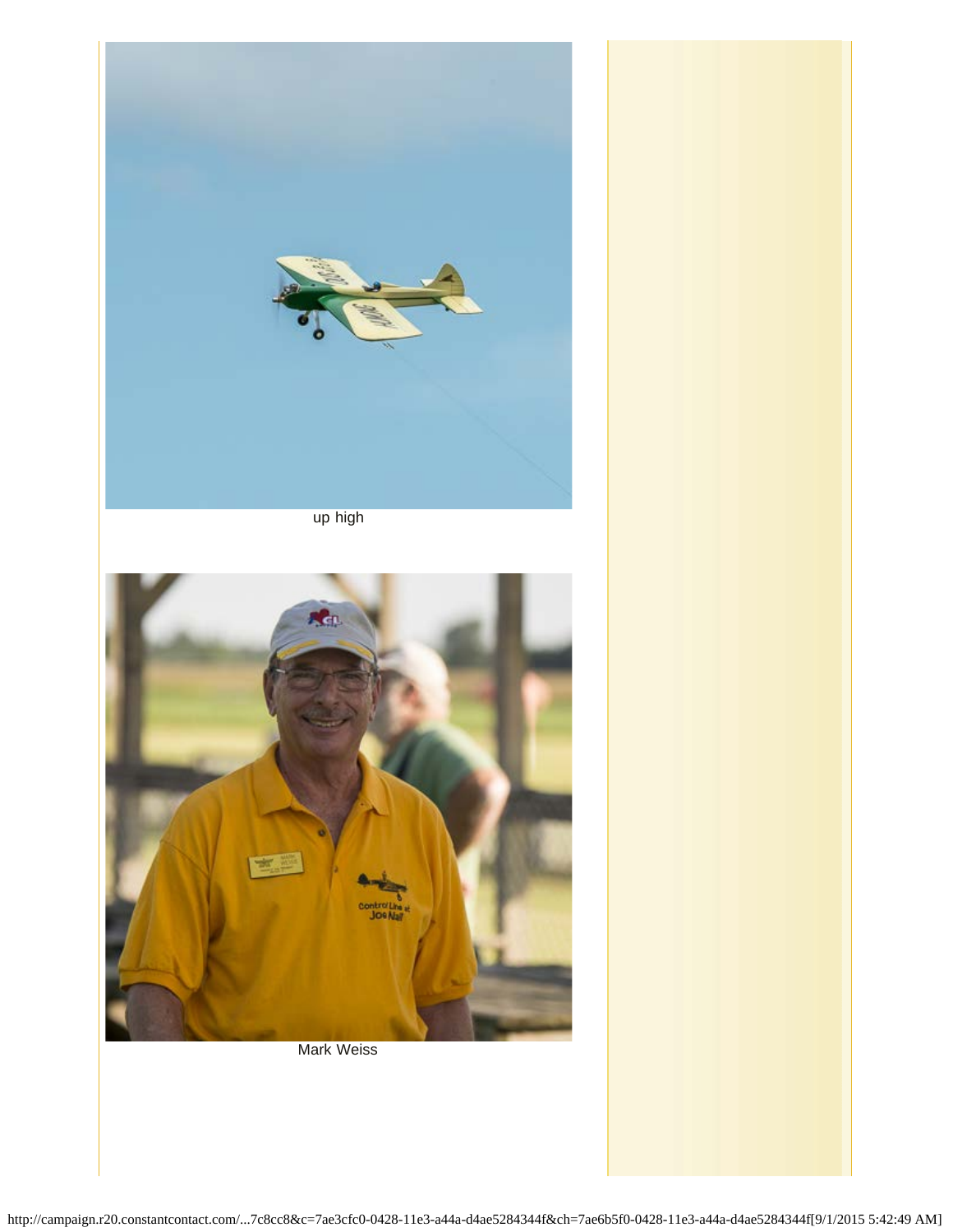

**Dennis** 



jim coll in spirit

# A meeting was called to order . . .